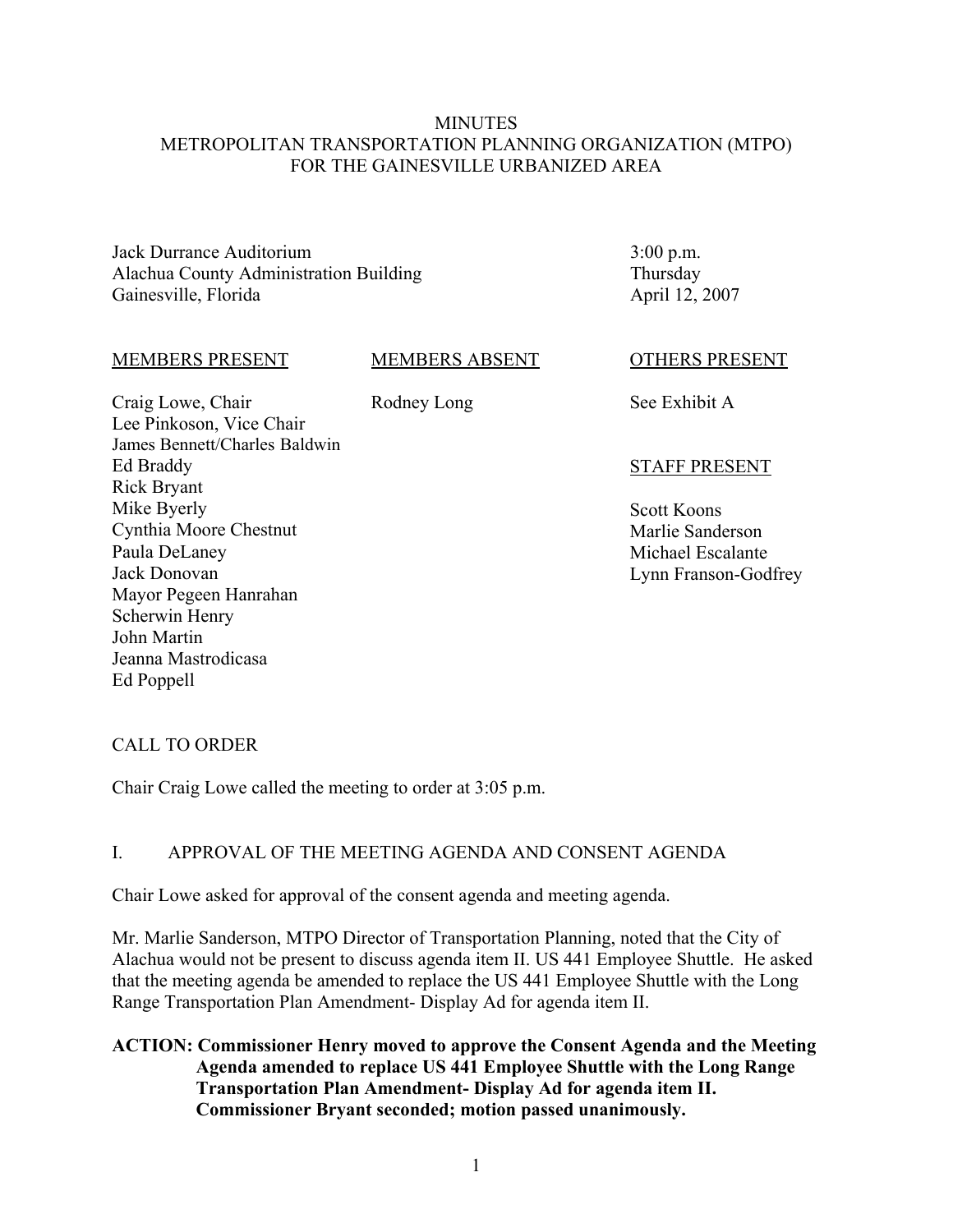### II. LONG RANGE TRANSPORTATION PLAN AMENDMENT- DISPLAY AD

Mr. Sanderson stated that the University of Florida is requesting a Project Development and Environmental Study as soon as possible for the following adopted Year 2025 Needs Plan project:

**Archer Road (State Road 24)-** Reconstruct the intersection of Archer Road and SW 16<sup>th</sup> Avenue (State Road 226), including a two-lane extension of Shealy Drive to connect to Gale Lemerand Drive, and the reconstruction of Archer Road between SW 16<sup>th</sup> Avenue and Gale Lemerand Drive as a transit mall/emergency access road.

He said that this project is not included in the MTPO's adopted *Cost Feasible Plan*. He noted that, in order to include this project in the adopted *Cost Feasible Plan*, the MTPO has to publish the attached display ad (see Exhibit B) and conduct a public hearing. He recommended that the public hearing be held at the next MTPO meeting on May 31<sup>st</sup>.

Mr. Ed Poppell, University of Florida Vice President for Finance and Administration, discussed the proposed plan amendment and answered questions.

# **ACTION: Commissioner Pinkoson moved to schedule a public hearing for May 31st and authorize the publication of the attached display ad. Mayor Hanrahan seconded; motion passed unanimously.**

### III. TRANSPORTATION DISADVANTAGED PROGRAM (TD)-

Mr. Sanderson stated that there were five TD program items on the MTPO meeting agenda. He said that they consisted of an overview, Commissioner DeLaney's meeting with the Commission Executive Director, MV Transportation, Inc. performance evaluation, Alachua County referrals, and the Community Transportation Coordinator.

# A. OVERVIEW

Mr. Sanderson delivered an overview presentation on the TD program and answered questions.

### B. MEETING WITH COMMISSION CHAIR

Commissioner DeLaney, Alachua County Transportation Disadvantaged Coordinating Board Chair, discussed her meeting with Florida Commission for the Transportation Disadvantaged (FCTD) representatives, including Dr. J. R. Harding, FCTD Chairman, Ms. Lisa Bacot, FCTD Executive Director, and Ms. Karen Somerset, FCTD Assistant Executive Director for Program Administration and Oversight.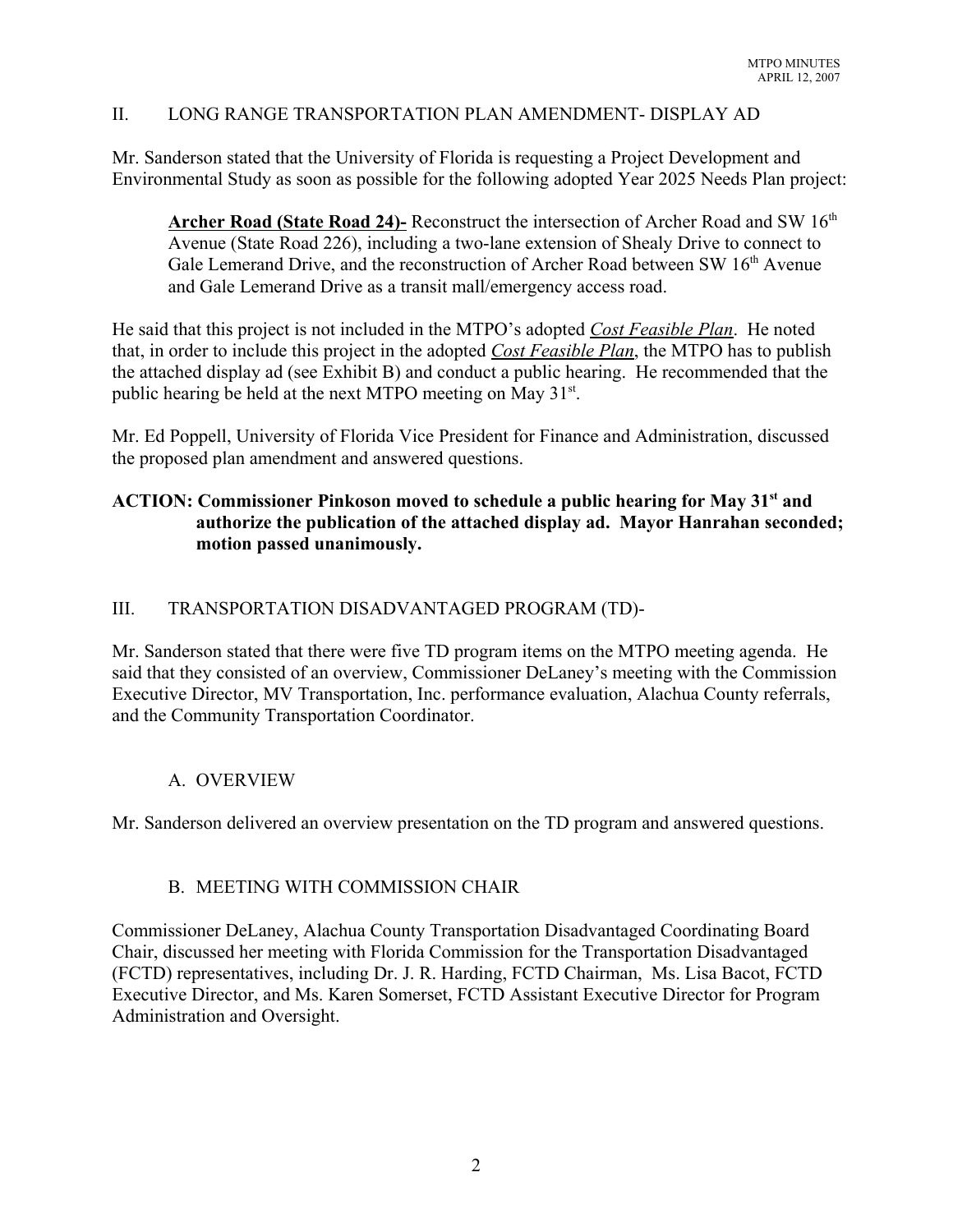# C. MV PERFORMANCE EVALUATION

Mr. Sanderson stated that the MTPO, at its December meeting, requested that MTPO staff prepare a performance evaluation report for the MTPO. He discussed this report and answered questions.

Commissioner DeLaney noted that the TD Board would be reviewing MV performance measures on a regular basis.

Ms. Lynn Franson-Godfrey, MTPO Senior Planner, discussed the transportation disadvantaged program performance evaluation report and answered questions.

# D. ALACHUA COUNTY REFERRALS

Mr. Sanderson stated that the MTPO, at its December meeting, requested an assessment of the cost for Alachua County to perform the Community Transportation Coordinator function.

Mr. Richard Hedrick, Alachua County Public Works Department Director, discussed County staff's assessment to perform the Community Transportation Coordinator function countywide and answered questions. He also discussed the Alachua County Public Transportation Task Force.

Mr. Sanderson announced that the next Task Force meeting will be Thursday, April  $19<sup>th</sup>$  at  $3:00$ p.m. at the Center for Independent Living.

# E. COMMUNITY TRANSPORTATION COORDINATOR

Mr. Sanderson discussed 12 options for the structure of the transportation disadvantaged program in Alachua County and answered questions.

Mr. Ron Marovich, MV Transportation Special Project Manager, and Ms Brenda Fernandez, MV Transportation General Manager, discussed the program and answered questions.

Mr. Sanderson stated that, if the MTPO does not take any action, Option 1 remains in place.

Ms. Staci Graf, Center for Independent Living Executive Director, reminded the MTPO that they had received a copy of the Center for Urban Transportation Research (CUTR) report on the Alachua County Transportation Disadvantaged Program.

Ms. Fernandez stated that MV Transportation would be interested in relinquishing its role as the Community Transportation Coordinator function and remain as a service provider for the program.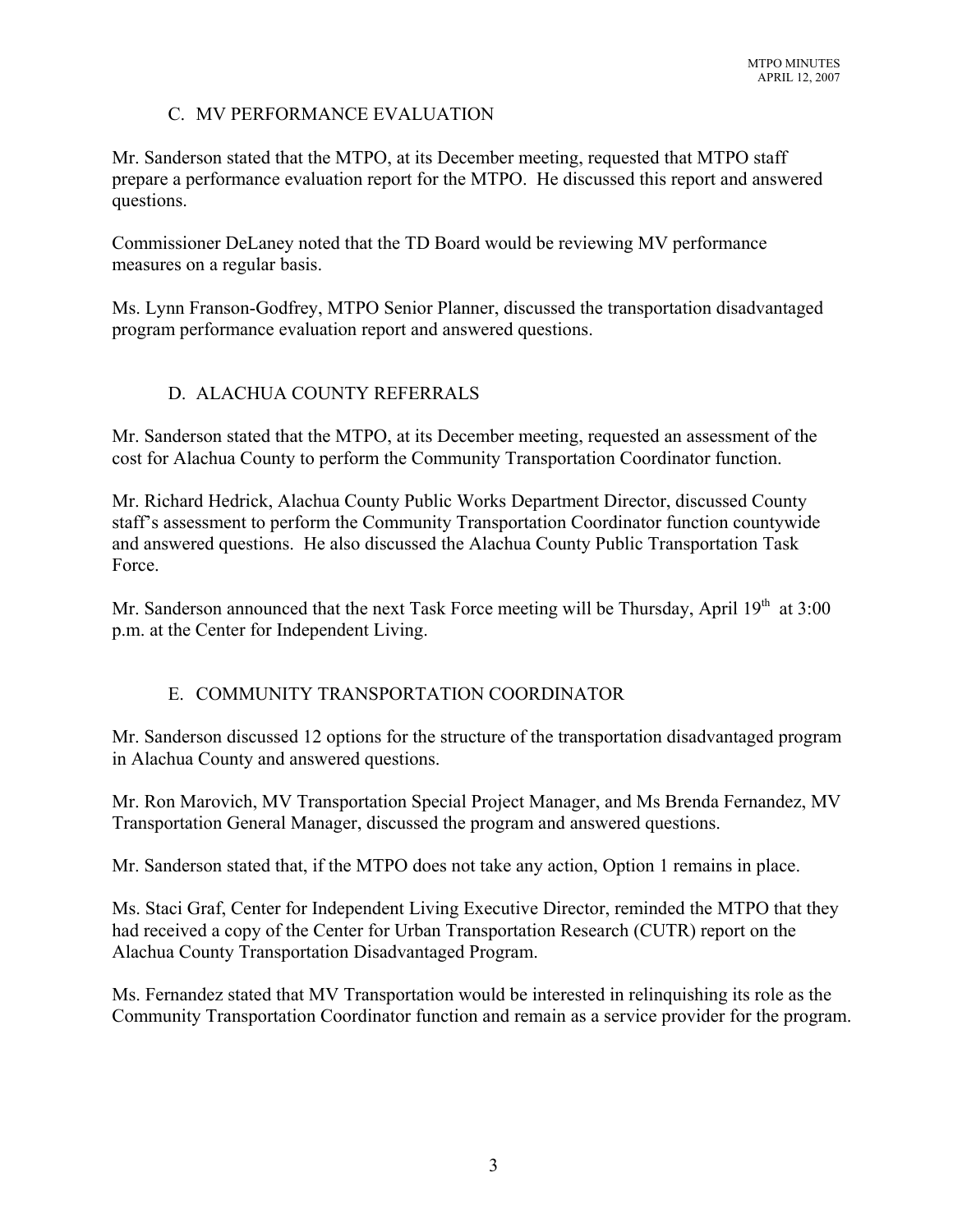# IV. SW 20TH AVENUE & 43RD STREET CONCEPTUAL INTERSECTION DESIGN PROJECT

Mr. Sanderson stated that Alachua County staff has requested that this agenda item be deferred.

# ACTION: Commissioner DeLaney moved to defer discussion of the SW 20<sup>th</sup> Avenue & 43<sup>rd</sup> **Street Conceptual Intersection Design Project. Commissioner Pinkoson seconded; motion passed unanimously.**

### V. TRANSPORTATION REGIONAL INCENTIVE PROGRAM- EXECUTIVE COMMITTEE STATUS REPORT

Mr. Sanderson stated that the Alachua/Marion County Regional Transportation Plan Executive Committee met February 1<sup>st</sup>. He noted that the Executive Committee is comprised of two appointed members each from the MTPO and the Ocala/Marion County Transportation Planning Organization. He said that during discussion of these topics, the Executive Committee:

- 1. approved the Alachua/Marion County Regional Transportation Plan (the Executive Committee had to approve this Plan in order for the Gainesville Traffic Management System Project to be eligible for FDOT District 2 funding); and
- 2. approved the submission of the Gainesville Traffic Management System (TMS) grant application for FDOT District 2 funding.

He reported that the TRIP application has been completed and submitted to FDOT.

### VI. NEXT MTPO MEETING

### **It was a consensus of the MTPO to meet on May 31st.**

### VII. MTPO MEETING TIME

Mr. Sanderson requested that the MTPO discuss what is the best time to schedule afternoon meetings.

### **ACTION: Commissioner Chestnut moved to schedule MTPO daytime meetings to run from 3:00 p.m. to 6:00 p.m. with an option to extend meetings as necessary. Mayor Hanrahan seconded; motion passed unanimously.**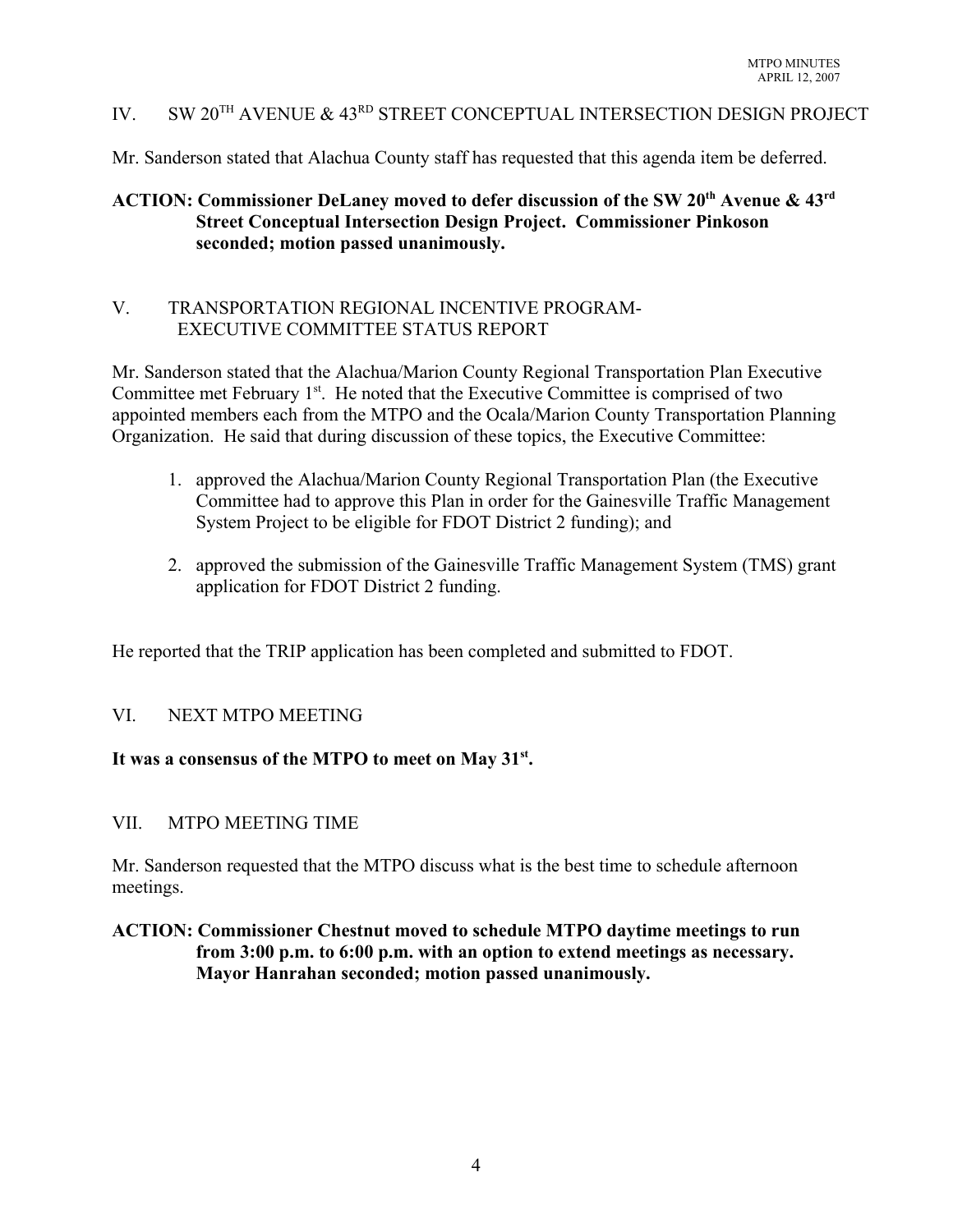### VIII. COMMENTS

### A. MTPO MEMBER COMMENTS

A member of the MTPO discussed a traffic safety concern at the Archer Road and SW 78<sup>th</sup> Street intersection.

A member of the MTPO discussed a request for a median opening on East University Avenue by Lake Forest Farms Home Owners Association.

Ms. Bridget DeSue, Lake Forest Farms Home Owners Association President, discussed the Association's concerns regarding access to the Lake Forest Farms subdivision.

Mr. James Bennett, FDOT District Planning Manager, discussed access management along E. University Avenue and answered questions.

A member of the MTPO recommended that the Lake Forest Farms Home Owners Association meet with FDOT staff to discuss the median opening request.

Ms. Carol Barron, Neighborhood Housing Development Corporation (NHDC) representative, noted that the NHDC proposed a median opening into the subdivision and that FDOT had turned down the application.

Mr. Bennett stated that FDOT staff would meet with the Lake Forest Farms Home Owners Association to discuss this issue.

# B. CITIZENS COMMENTS

There were no citizens comments.

# C. CHAIR'S REPORT

There was no Chair's Report.

### ADJOURNMENT

Chair Lowe adjourned the meeting at 6:55 p.m.

Date Rick Bryant, Secretary/Treasurer

 $\mathcal{L}_\text{max}$  , and the contribution of the contribution of the contribution of the contribution of the contribution of the contribution of the contribution of the contribution of the contribution of the contribution of t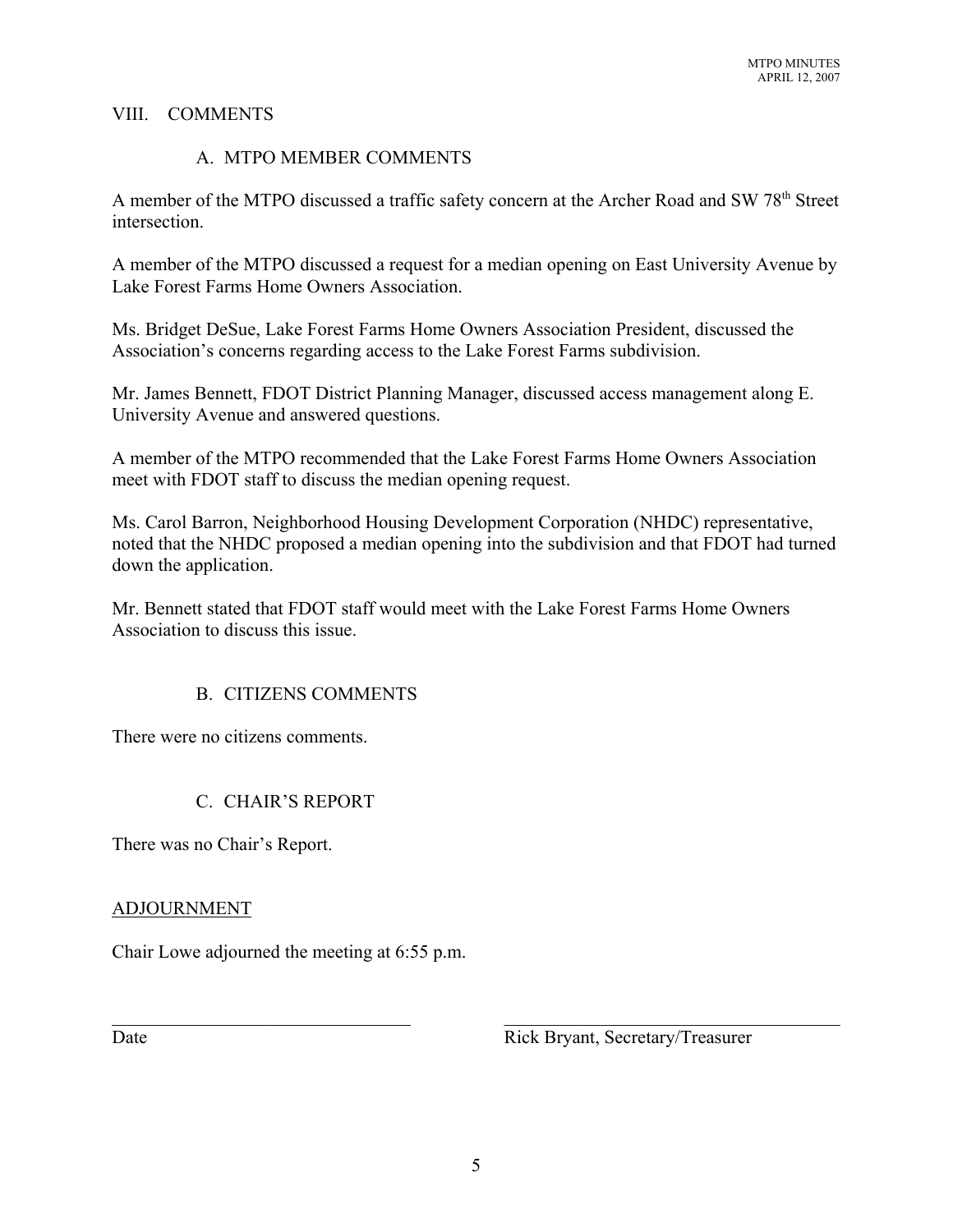# **EXHIBIT A**

Ron Marovich

Carol Barron Dave Cerlanek Russ Blackburn Karen Taulbee Steve Coughe Richard Hedrick Millie Crawford Brenda Fernandez Steve Lachnicht Lea Ann Lowery Staci Graf John Sabatella Teresa Scott

# **Interested Citizens Alachua County City of Gainesville**

### **Florida Department of Transportation**

\* By telephone

 $*$  Provided written comments

T:\Mike\em07\mtpo\minutes\april12.wpd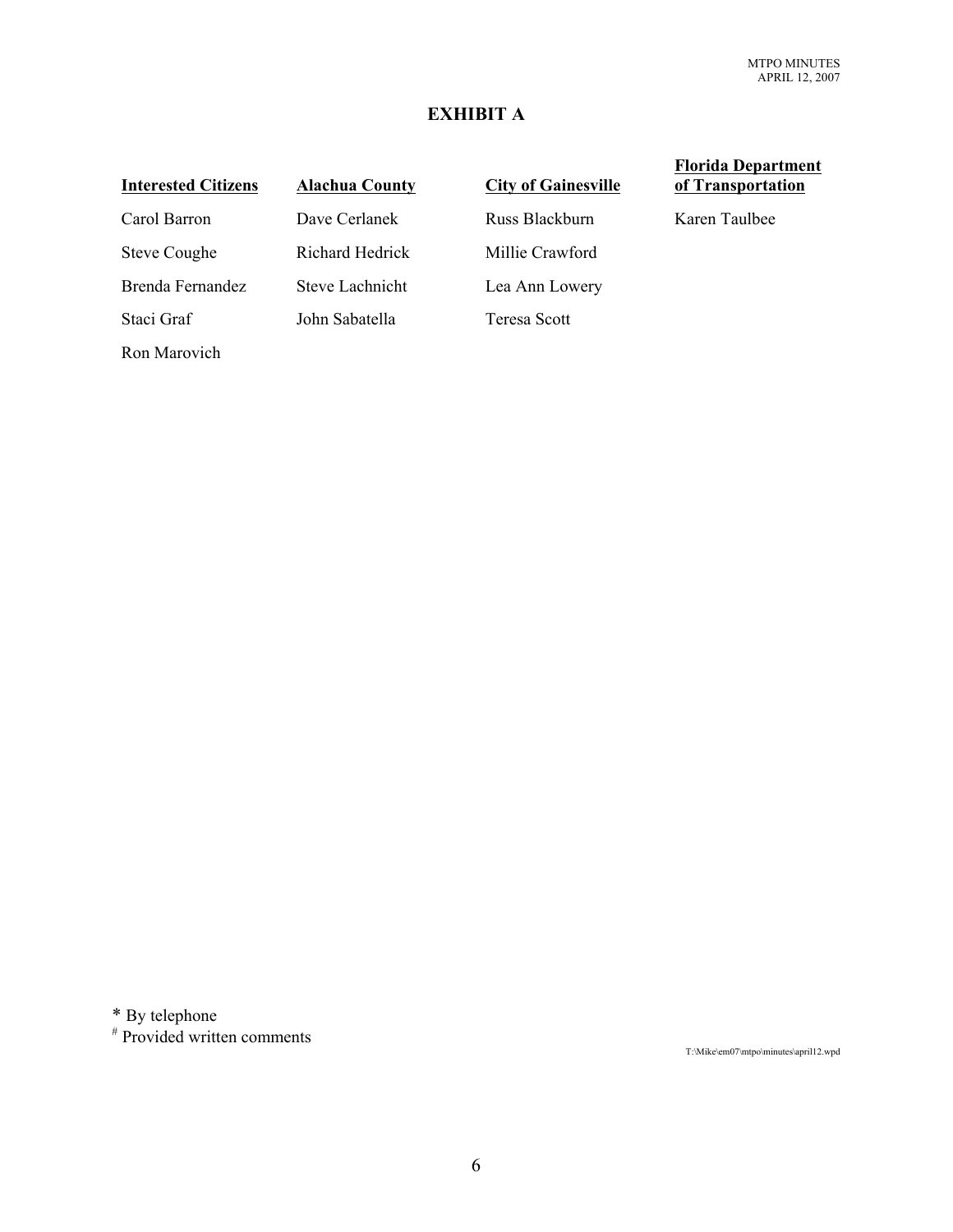

### **CONSENT AGENDA METROPOLITAN TRANSPORTATION PLANNING ORGANIZATION FOR THE GAINESVILLE URBANIZED AREA**

**Jack Durrance Auditorium Thursday, 3:00 p.m.** Alachua County Administration Building **Accounty April 12, 2007 Gainesville, Florida**

### **STAFF RECOMMENDATION**

**Page # 9 CA. 1 MTPO Minutes- December 14, 2006 4PPROVE MINUTES** 

This set of MTPO minutes is ready for review

**Page # 25 CA. 2 MTPO Fiscal Year 2006 Audit Review APPROVE COMMITTEE Committee Meeting Committee Meeting Committee Meeting Committee Meeting Committee REPORT** 

> The MTPO Audit Review Committee will meet on May 11<sup>th</sup> and its report will be sent to City and County Offices later that day

**Page # 27 CA. 3 MTPO Audit 49 CA. 3 MTPO Audit 49 CA. 3 MTPO Audit** 

> In the past, the MTPO's Secretary-Treasurer has been appointed to work with the Regional Planning Council in the auditor selection process

**Page # 29 CA. 4 Joint Certification Statement AUTHORIZE CHAIR TO SIGN**

> The Florida Department of Transportation is recommending that the MTPO planning process be certified

**Page # 31 CA. 5 Unified Planning Work Program (UPWP) APPROVE STAFF RECOMMENDATIONS**

This document is the MTPO staff budget for Fiscal Year 2007/2008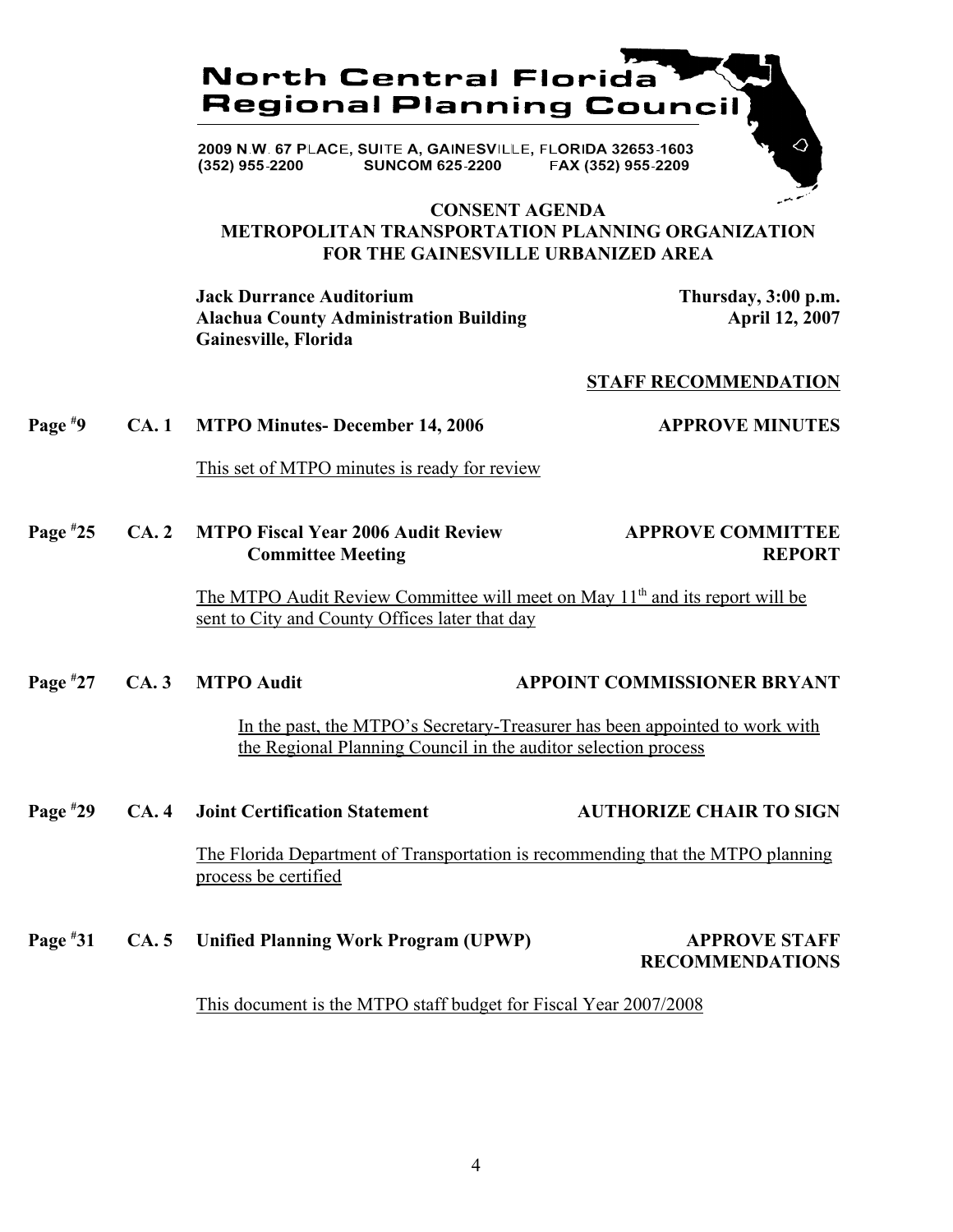MTPO MINUTES APRIL 12, 2007

|            |       | This Resolution is required in order for the MTPO to receive Section 5303<br>transit planning funds                                          |                                                |  |
|------------|-------|----------------------------------------------------------------------------------------------------------------------------------------------|------------------------------------------------|--|
| Page $*41$ |       | CA. 7 Enhancement Applications-2007                                                                                                          | <b>APPROVE JOINT</b><br><b>RECOMMENDATIONS</b> |  |
|            |       | May $1st$ is the deadline for Enhancement project applications to the Florida<br>Department of Transportation (FDOT)                         |                                                |  |
| Page $*47$ |       | <b>CA. 8</b> Enhancement Project- Cost Increases                                                                                             | <b>NO ACTION REQUIRED</b>                      |  |
|            |       | In 1995, the MTPO adopted a policy to have staff notify the MTPO when there are<br>significant increases in the cost of enhancement projects |                                                |  |
| Page $*49$ | CA. 9 | <b>Bus Rapid Transit (BRT) Feasibility Study-</b><br><b>Draft Scope of Services</b>                                                          | <b>APPROVE STAFF</b><br><b>RECOMMENDATIONS</b> |  |
|            |       | The MTPO has requested Advisory Committee comments on this scope                                                                             |                                                |  |
| Page $*57$ |       | CA. 10 MTPO List of Priority Projects-Revisions for<br><b>Transit Grant Application</b>                                                      | <b>APPROVE STAFF</b><br><b>RECOMMENDATIONS</b> |  |
|            |       | The Regional Transit System wants to apply for federal funds to retrofit 26 buses<br>with wheelchair restraints                              |                                                |  |
| Page $*63$ |       | <b>CA. 11 Audit Administrative Change</b>                                                                                                    | <b>AUTHORIZE CHAIR TO SIGN</b>                 |  |
|            |       | FDOT is requesting that the MTPO add additional language to an existing agreement                                                            |                                                |  |
| Page $*67$ |       | CA. 12 SW 20 <sup>th</sup> Avenue- FDOT Corridor Study                                                                                       | <b>APPROVE JOINT</b><br><b>RECOMMENDATION</b>  |  |
|            |       | The recommendation is that this Study be postponed until after the MTPO Village<br>Subcommittee completes its work                           |                                                |  |
| Page $*71$ |       | <b>CA. 13 MV Purchase of Service Agreement</b><br>(for Alachua County Funds)                                                                 | <b>APPROVE AMENDMENT</b>                       |  |

Page #37 CA. 6 Section 5303 Resolution **APPROVE RESOLUTION** 

An amendment is needed to this agreement to extend the expiration date to September 30, 2007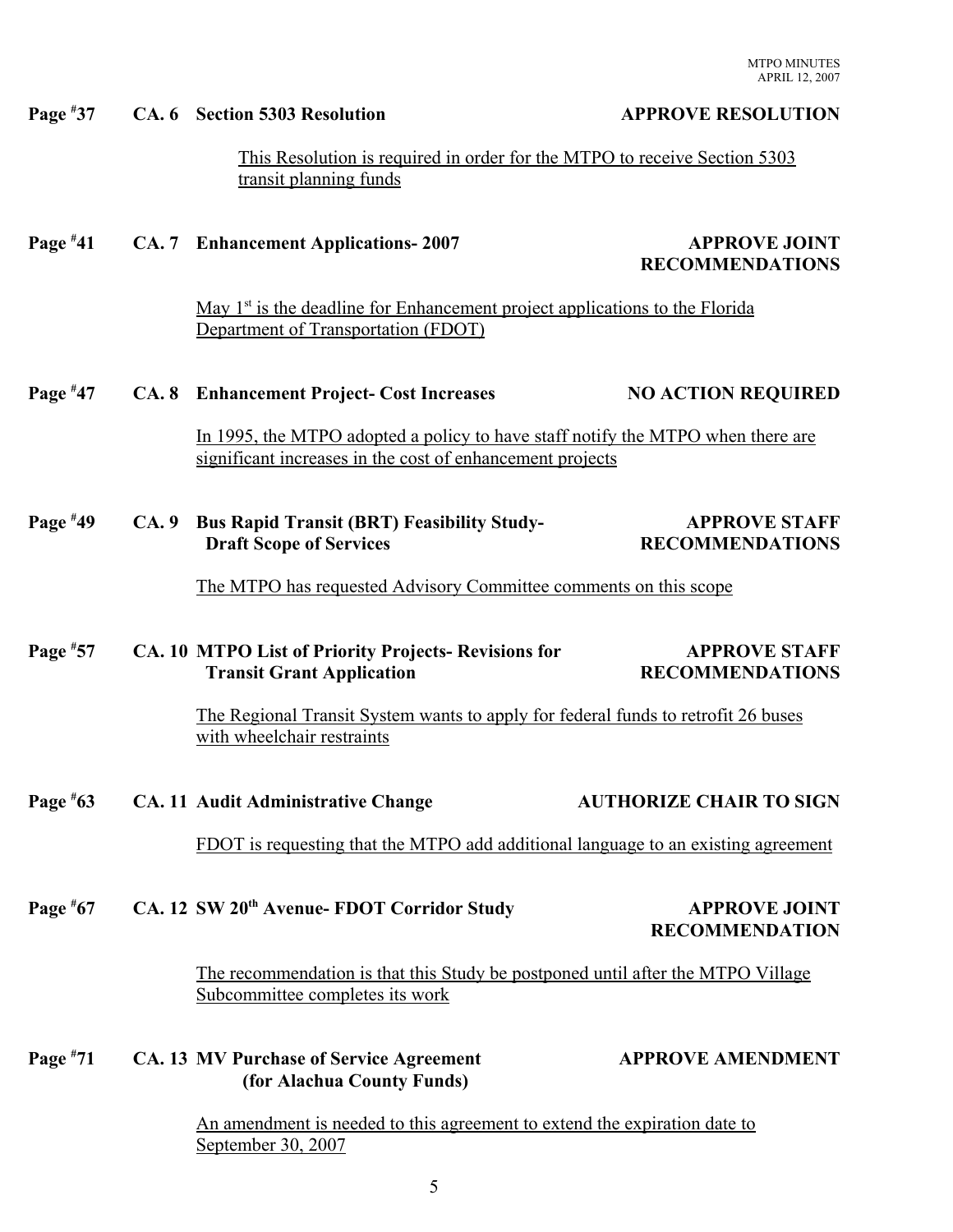### CA. 14 MV Purchase of Service Agreement **APPROVE AMENDMENT**

An amendment is needed to this agreement to extend the expiration date to September 30, 2007

### **Page # 75 CA. 15 Section 5311 Status Report NO ACTION REQUIRED**

 **(for Section 5311 Funds)**

**Page #**

Alachua County is assisting the MTPO in obtaining full reimbursement from FDOT for MTPO expenses purchasing trips for rural County residents

### **Page # 77 CA. 16 Transportation Disadvantaged Program- APPROVE RESOLUTION 2007-2008 Planning Grant Application**

This application is for state funds to support the MTPO's Transportation Disadvantaged Program

### **Page # 81 CA. 17 Transportation Disadvantaged Program- NO ACTION REQUIRED MV Transportation- Operations Report**

The MTPO has asked for regular status reports concerning this program

| Page $*91$ | <b>CA. 18 Regional Transit System Ridership</b>                                                                                 | <b>NO ACTION REQUIRED</b> |
|------------|---------------------------------------------------------------------------------------------------------------------------------|---------------------------|
|            | Each year, MTPO staff provides the MTPO with annual transit ridership information                                               |                           |
| Page $*95$ | CA. 19 Heart of Florida Transportation Alliance                                                                                 | <b>NO ACTION REQUIRED</b> |
|            | Funds are being requested to develop a plan to make ITS modifications along the I-75<br>corridor in Alachua and Marion Counties |                           |
| Page $*97$ | CA. 20 Progress Report on Urban Village Project                                                                                 | <b>NO ACTION REQUIRED</b> |
|            | Enclosed with this meeting packet is a report prepared by Alachua County staff<br>discussing the current status of this project |                           |
| Page $*99$ | CA. 21 MPOAC 2007 Legislative Policy Positions                                                                                  | <b>NO ACTION REQUIRED</b> |

Enclosed with this meeting packet is the 2007 MPOAC Legislative Policy Positions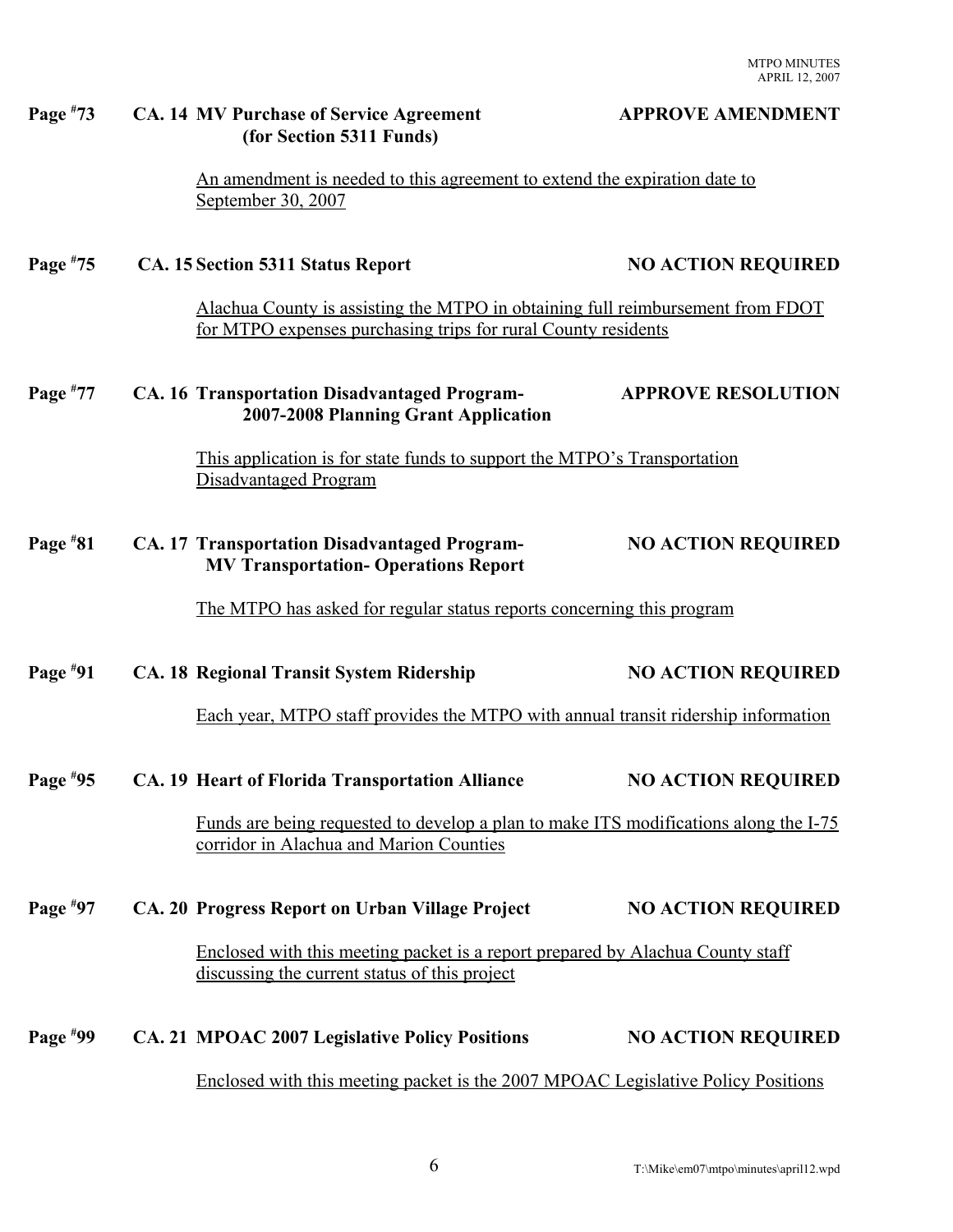### **Page # 103 CA. 22 MPOAC Weekend Institute 103 NO ACTION REQUIRED**

### Enclosed are materials describing this upcoming event

### **Page # 107 CA. 23 FDOT Work Program Letter NO ACTION REQUIRED**

Enclosed is a letter from FDOT responding to the December MTPO review comments concerning FDOT's Tentative Work Program

### **Page # 109 CA. 24 West Sixth Rail Trail Corridor NO ACTION REQUIRED**

Enclosed is a letter from FDOT stating the funding for this project has been delayed from Fiscal Year 2009/2010 to Fiscal Year 2010/2011

### **Page # 111 CA. 25 Traffic Management System Letter 1111 NO ACTION REQUIRED**

Enclosed is a letter of support sent to Representative Corrine Brown for the countywide traffic management system

### **Page #** CA. 26 State Road 26 Median Opening NO ACTION REQUIRED

Enclosed is information about a request to have a median opening constructed on East University Avenue